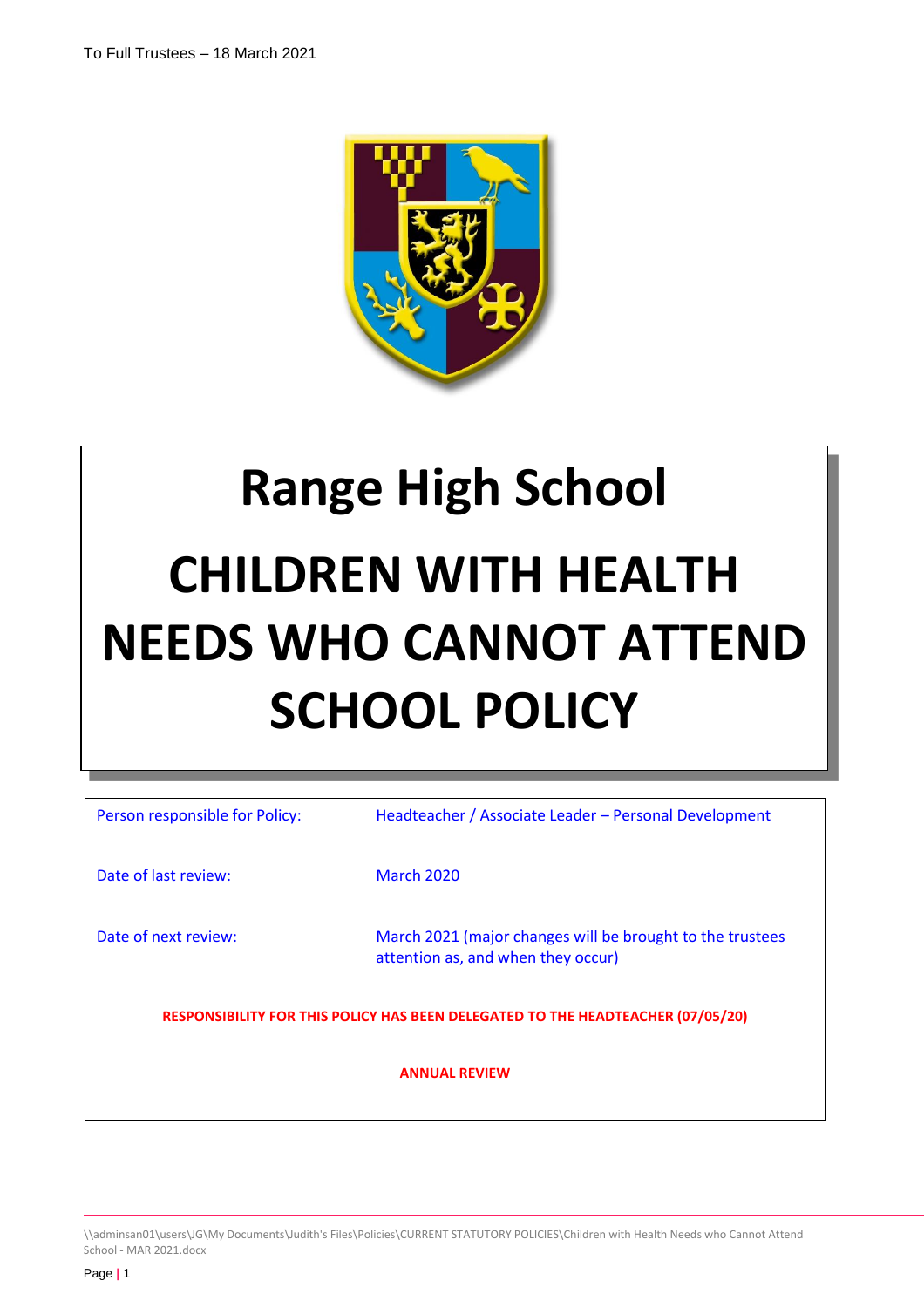#### **Contents**

# <span id="page-1-0"></span>**1. Aims**

This policy aims to ensure that:

- Suitable education is arranged for pupils on roll who cannot attend school due to health needs
- $\triangleright$  Pupils, staff and parents understand what the school is responsible for when this education is being provided by the local authority

# <span id="page-1-1"></span>**2. Legislation and guidance**

This policy reflects the requirements of th[e Education Act 1996.](http://www.legislation.gov.uk/ukpga/1996/56/section/19)

It also based on guidance provided by our local authority - [https://www.sefton.gov.uk/schools](https://www.sefton.gov.uk/schools-learning/complementary-education/access-to-education-for-children-with-health-needs-who-cannot-attend-school.aspx)[learning/complementary-education/access-to-education-for-children-with-health-needs-who-cannot](https://www.sefton.gov.uk/schools-learning/complementary-education/access-to-education-for-children-with-health-needs-who-cannot-attend-school.aspx)[attend-school.aspx.](https://www.sefton.gov.uk/schools-learning/complementary-education/access-to-education-for-children-with-health-needs-who-cannot-attend-school.aspx)

This policy complies with our funding agreement and articles of association.

#### <span id="page-1-2"></span>**3. The responsibilities of the school**

The school will remain responsible for providing the following information:

- Progress and assessment data including baseline assessments, current and target grades
- An appropriate medium-term plan for teaching and learning within core subjects
- The loan of appropriate resource materials including text books
- Details of exam specifications and entries
- Details of access arrangements

The school also remains responsible for:

- Providing a consistent point of contact for any referred pupils
- Exam entries, access arrangements, exam invigilation and any required payments for public examinations
- Disapplication of National Curriculum in order for the young person to maintain progress in core subjects if appropriate
- Careers interviews and work experience placements
- Monitoring pupil attendance and marking registers so that it is clear that the pupil is receiving education off site
- Arranging review meetings

\\adminsan01\users\JG\My Documents\Judith's Files\Policies\CURRENT STATUTORY POLICIES\Children with Health Needs who Cannot Attend School - MAR 2021.docx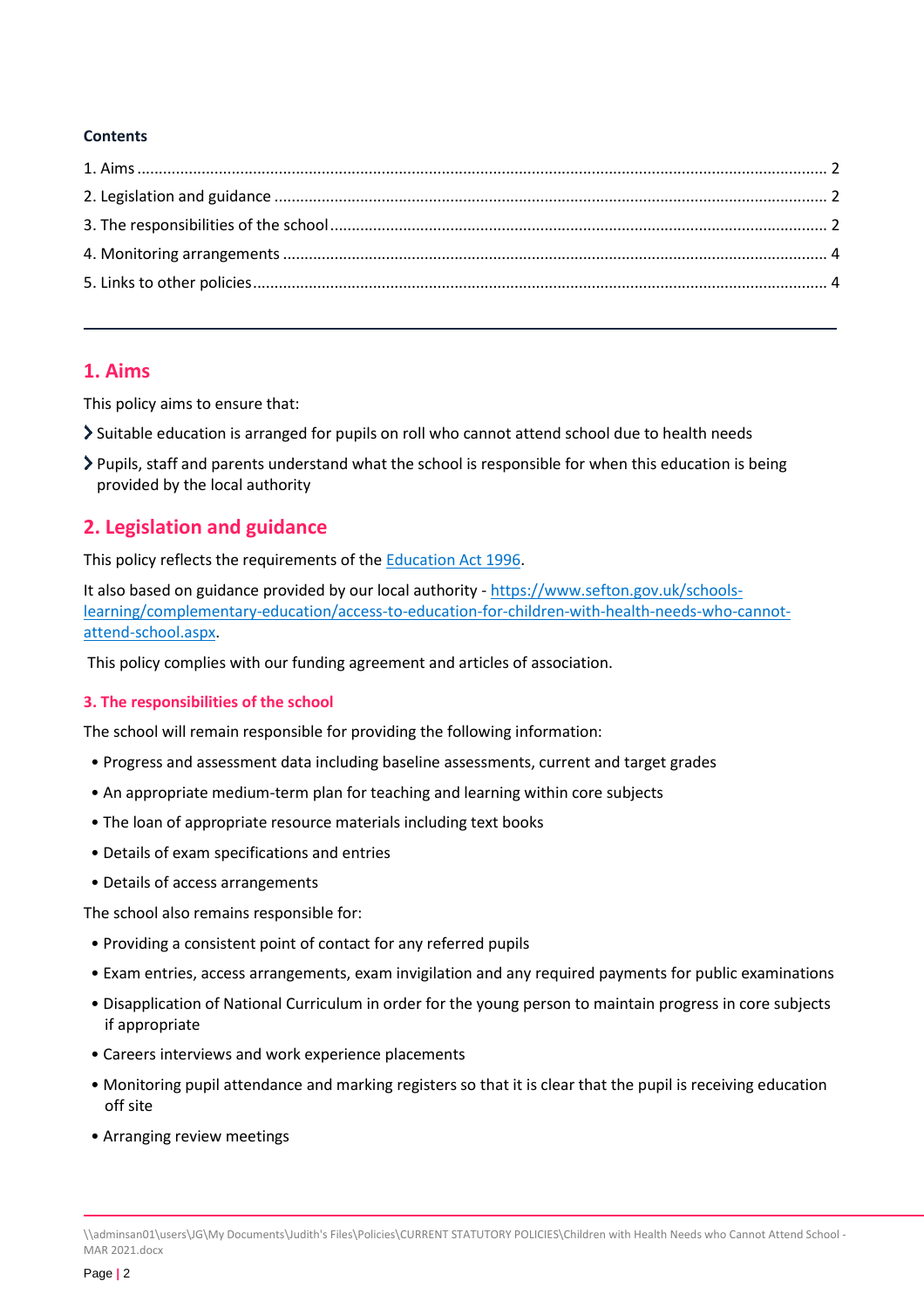• Procedures for ensuring that pupils are re-integrated smoothly into school when their health permits

Schools should:

- Have a policy and a named person responsible for dealing with pupils who are unable to attend school because of medical needs
- Nominate a trustee responsible for reviewing the procedures that apply to
	- educating young people with medical needs
	- Attend all reviews of pupils' Support and Reintegration Plans
	- Ensure that work is available to pupils who are absent due to illness/injury
	- Ensure that pupils who are unable to attend school because of illness are kept informed about and are invited whenever possible to school social and cultural events
	- Ensure progress leaders/form tutors/learning mentors to phone, e-mail or send cards every few weeks to prevent a sick child and his/her family from feeling isolated from school
	- Encourage and facilitate liaison with peers
	- Engage in visits to the Pinefield Centre to familiarise with, and understand, the educational provision and support arrangements for pupils attending the Centre at all times. For the duration of agreed support, pupils remain the responsibility of the schools or settings where they are on roll

#### **3.1 If the school makes arrangements**

Initially, the school will attempt to make arrangements to deliver suitable education for children with health needs who cannot attend school.

Pastoral/attendance staff will identify and monitor children with health needs who cannot attend school.

Pastoral/attendance staff will make contact with families and young people to discuss appropriate arrangements to minimise disruption to education as far as possible. This may be comprised of some, or all of the following: work sent home electronically e.g. Hegarty maths, Seneca etc. or delivered via hard copy.

Pastoral/attendance staff will discuss reintegration plans with families and young people prior to returning to school. This may include, reduced/amended timetable, medical pass to leave lessons when appropriate, access to school nurse, exam concessions.

#### **3.2 If the local authority makes arrangements**

If the school can't make suitable arrangements, Sefton LA will become responsible for arranging suitable education for these children. (Use the following link to access Sefton LAs policy):

#### [https://www.sefton.gov.uk/media/1607419/Education\\_of\\_sick\\_children\\_policy\\_and\\_guidance.pdf](https://www.sefton.gov.uk/media/1607419/Education_of_sick_children_policy_and_guidance.pdf)

The process for referring a child to the local authority is to complete a **Monitoring and Placement Group referral form requesting brief intervention from the Complementary Education Service**

In cases where the local authority makes arrangements, the school will:

- Work constructively with the local authority, providers, relevant agencies and parents to ensure the best outcomes for the pupil
- $\sum$  Share information with the local authority and relevant health services as required
- Help make sure that the provision offered to the pupil is as effective as possible and that the child can be reintegrated back into school successfully